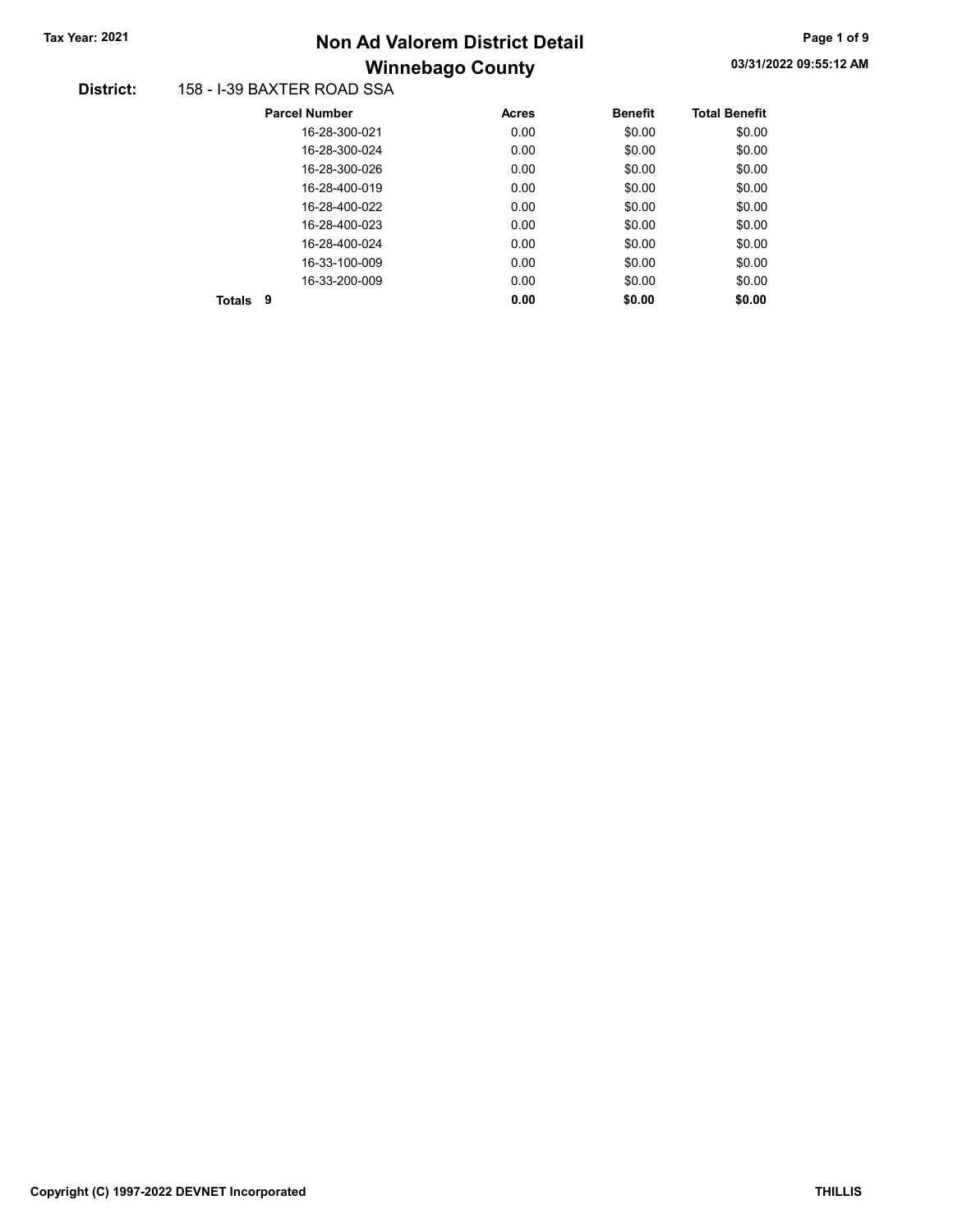# Winnebago County Tax Year: 2021 **Non Ad Valorem District Detail** Tax Year: 2021 **Page 2 of 9** 2021

#### District: 176 - LOVES PARK MAINT SSA 6

|              | <b>Parcel Number</b> | <b>Acres</b> | <b>Benefit</b> | <b>Total Benefit</b> |
|--------------|----------------------|--------------|----------------|----------------------|
|              | 12-01-151-014        | 0.00         | \$0.00         | \$0.00               |
|              | 12-01-151-015        | 0.00         | \$0.00         | \$0.00               |
|              | 12-01-151-017        | 0.00         | \$0.00         | \$0.00               |
|              | 12-01-151-018        | 0.00         | \$0.00         | \$0.00               |
|              | 12-01-151-019        | 0.00         | \$0.00         | \$0.00               |
|              | 12-02-226-009        | 0.00         | \$0.00         | \$0.00               |
|              | 12-02-226-010        | 0.00         | \$0.00         | \$0.00               |
|              | 12-02-226-011        | 0.00         | \$0.00         | \$0.00               |
|              | 12-02-226-012        | 0.00         | \$0.00         | \$0.00               |
|              | 12-02-226-014        | 0.00         | \$0.00         | \$0.00               |
|              | 12-02-226-015        | 0.00         | \$0.00         | \$0.00               |
|              | 12-02-226-016        | 0.00         | \$0.00         | \$0.00               |
|              | 12-02-226-017        | 0.00         | \$0.00         | \$0.00               |
| 13<br>Totals |                      | 0.00         | \$0.00         | \$0.00               |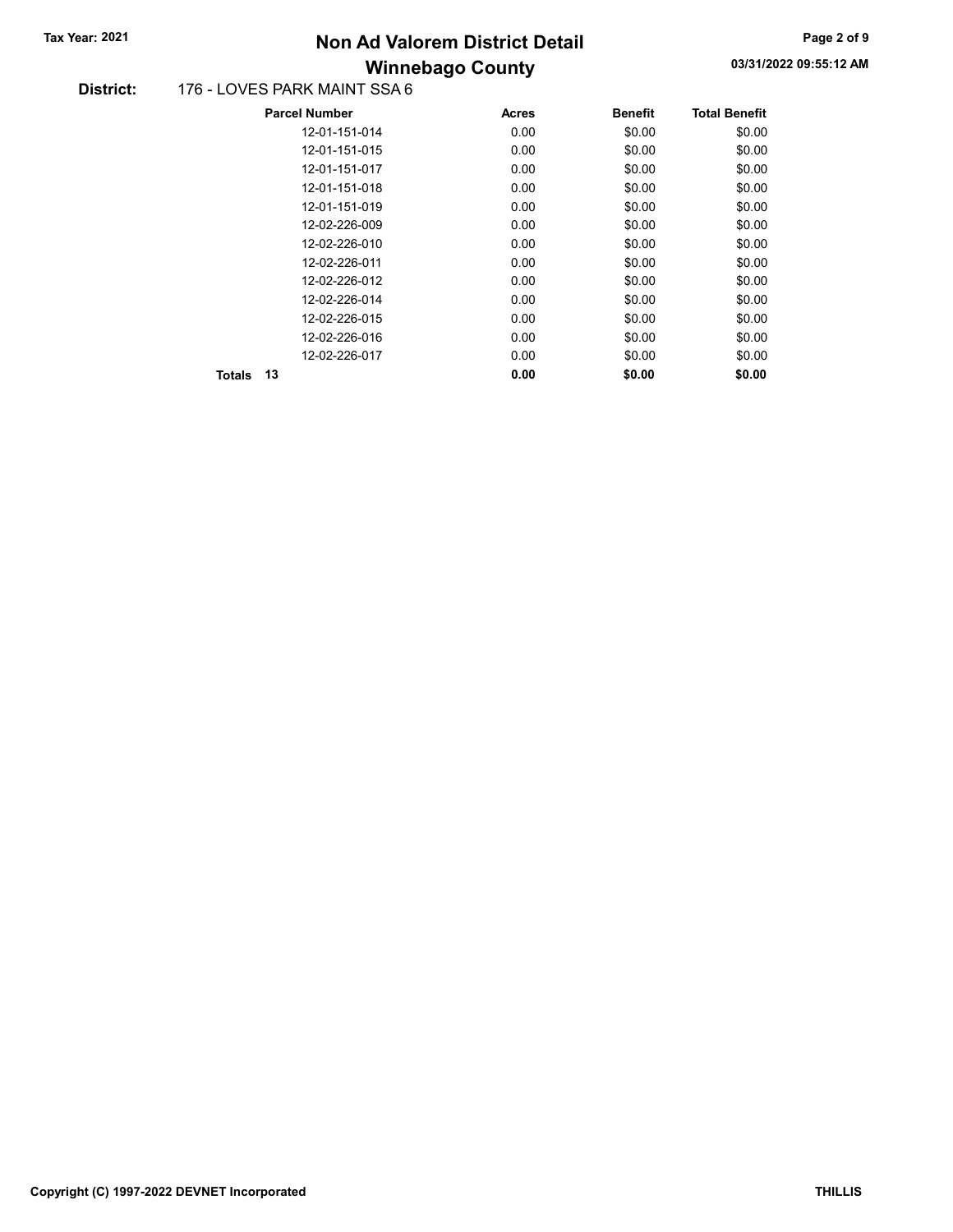## Winnebago County Tax Year: 2021 **Non Ad Valorem District Detail** Tax Year: 2021 **Page 3 of 9** 2021

#### District: 155 - PERRYVILLE ROAD SSA

| <b>Parcel Number</b> | <b>Acres</b> | <b>Benefit</b> | <b>Total Benefit</b> |
|----------------------|--------------|----------------|----------------------|
| 08-34-408-003        | 0.00         | \$664.52       | \$664.52             |
| 08-34-408-004        | 0.00         | \$662.44       | \$662.43             |
| 08-34-452-017        | 0.00         | \$1,018.44     | \$1,018.44           |
| 08-34-452-018        | 0.00         | \$804.14       | \$804.13             |
| 08-34-452-019        | 0.00         | \$622.04       | \$622.03             |
| 08-34-454-005        | 0.00         | \$5,157.30     | \$5,157.30           |
| 08-34-456-001        | 0.00         | \$444.06       | \$444.05             |
| 08-34-456-002        | 0.00         | \$488.22       | \$488.21             |
| 08-34-456-003        | 0.00         | \$652.92       | \$652.91             |
| 08-34-476-010        | 0.00         | \$4,034.42     | \$4,034.41           |
| 08-34-476-011        | 0.00         | \$456.92       | \$456.92             |
| 08-34-477-004        | 0.00         | \$702.76       | \$702.76             |
| 08-34-477-005        | 0.00         | \$717.10       | \$717.10             |
| 08-34-477-006        | 0.00         | \$743.48       | \$743.47             |
| 12-03-202-001        | 0.00         | \$949.80       | \$949.79             |
| 12-03-202-006        | 0.00         | \$519.28       | \$519.28             |
| 12-03-204-009        | 0.00         | \$1,111.42     | \$1,111.41           |
| 12-03-204-011        | 0.00         | \$2,662.98     | \$2,662.98           |
| 12-03-204-012        | 0.00         | \$1,655.50     | \$1,655.49           |
| 12-03-209-002        | 0.00         | \$603.18       | \$603.18             |
| 12-03-210-001        | 0.00         | \$235.60       | \$235.59             |
| 12-03-210-002        | 0.00         | \$365.36       | \$365.35             |
| 12-03-227-013        | 0.00         | \$759.32       | \$759.31             |
| 12-03-227-017        | 0.00         | \$2,325.66     | \$2,325.66           |
| 12-03-228-003        | 0.00         | \$72.28        | \$72.28              |
| 25                   | 0.00         | \$28,429.14    | \$28,429.00          |
|                      |              |                |                      |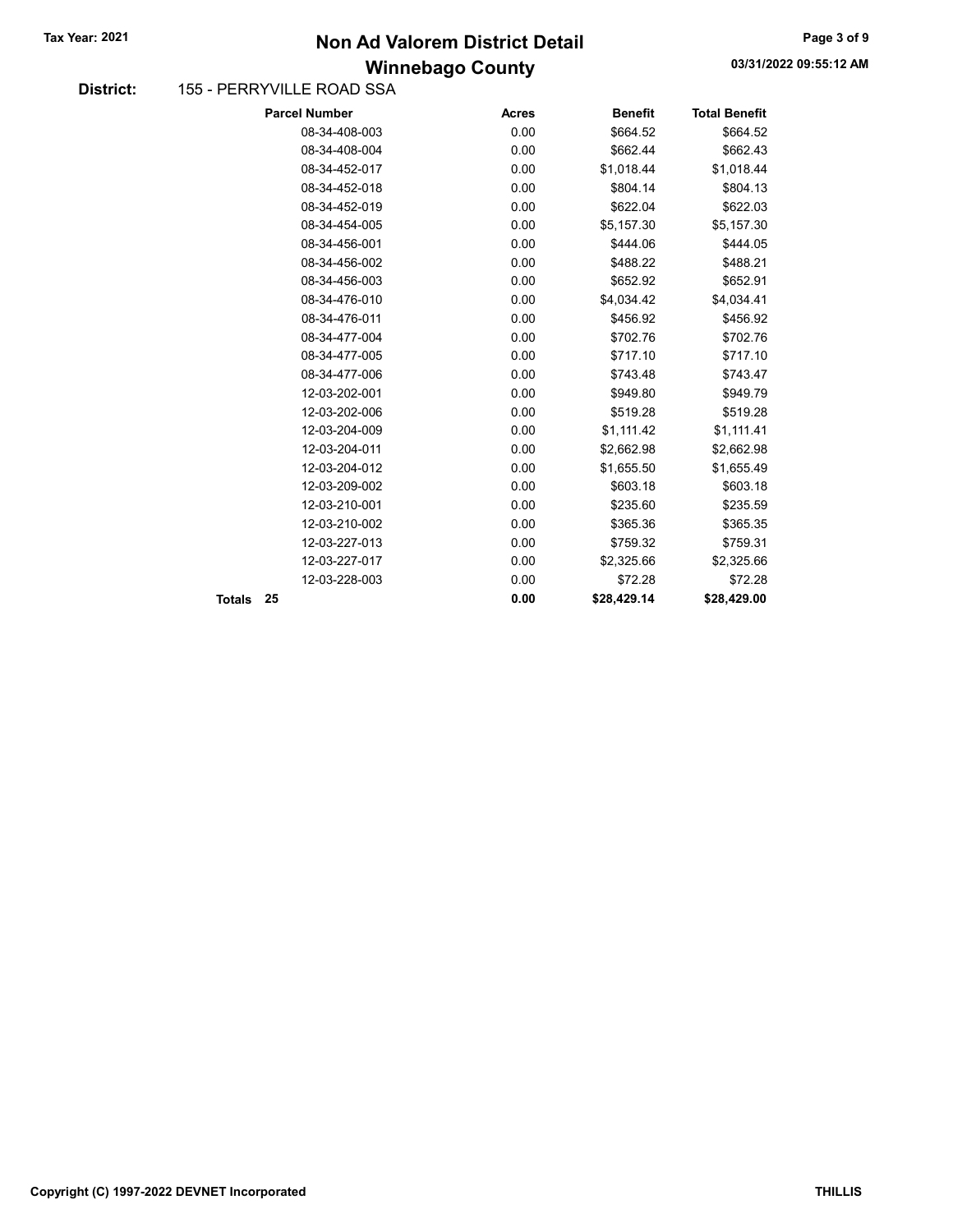# Winnebago County Tax Year: 2021 **Non Ad Valorem District Detail** Tax Year: 2021 **Page 4 of 9** 2021

#### District: 170 - SOUTH BELOIT SSA 6

| <b>Parcel Number</b> | <b>Acres</b> | <b>Benefit</b> | <b>Total Benefit</b> |
|----------------------|--------------|----------------|----------------------|
| 04-05-258-025        | 0.00         | \$564.14       | \$564.14             |
| 04-05-260-001        | 0.00         | \$0.00         | \$0.00               |
| 04-05-260-002        | 0.00         | \$0.00         | \$0.00               |
| 04-05-260-003        | 0.00         | \$470.58       | \$470.58             |
| 04-05-260-004        | 0.00         | \$0.00         | \$0.00               |
| 04-05-260-005        | 0.00         | \$502.78       | \$502.77             |
| 04-05-260-006        | 0.00         | \$1.068.62     | \$1,068.61           |
| 04-05-260-018        | 0.00         | \$1,124.24     | \$1,124.23           |
| 8<br><b>Totals</b>   | 0.00         | \$3,730.36     | \$3.730.33           |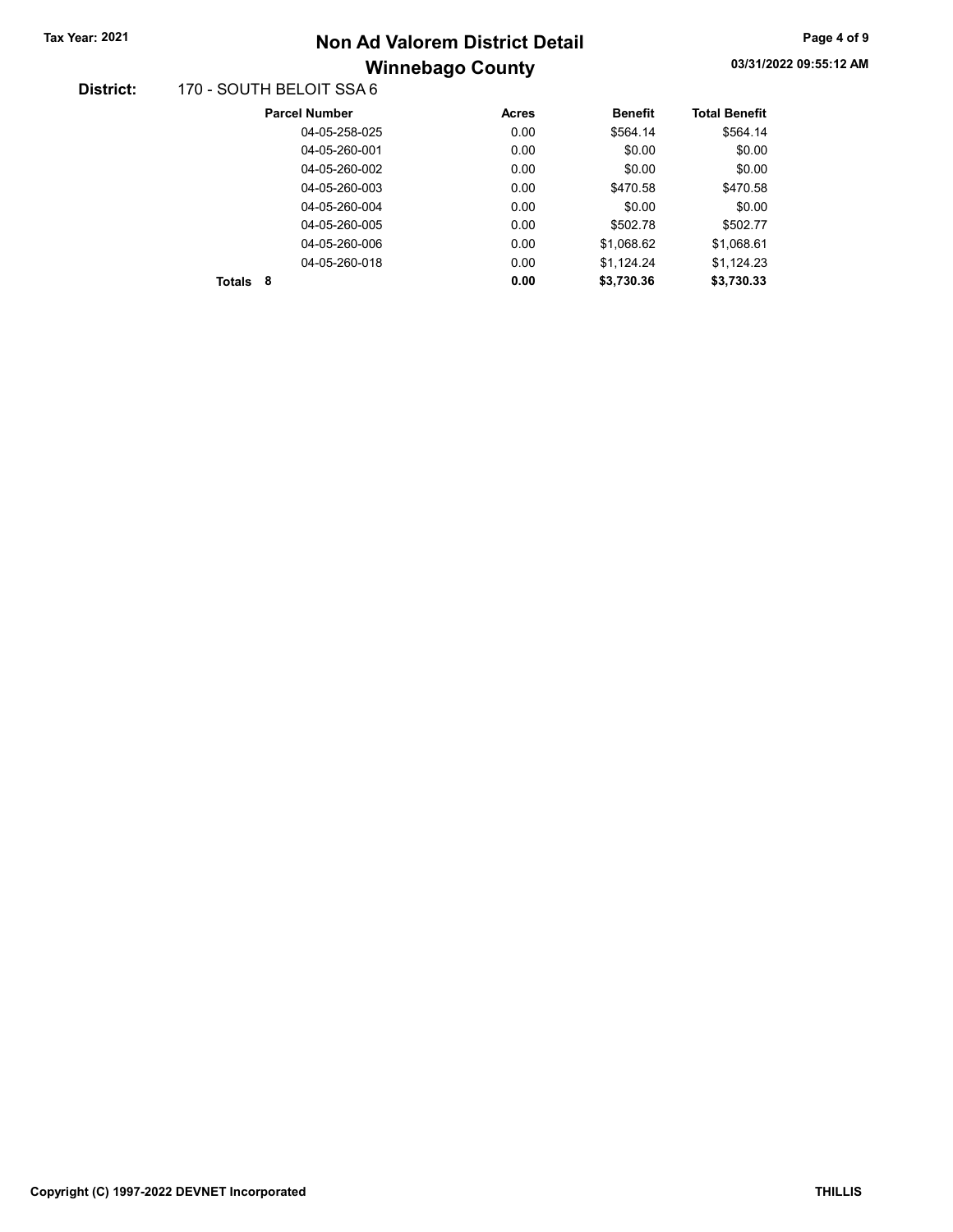## Winnebago County Tax Year: 2021 **Non Ad Valorem District Detail** Tax Year: 2021 **Page 5 of 9** 2021

#### District: 171 - SOUTH BELOIT SSA 7

|        |    | <b>Parcel Number</b> | <b>Acres</b> | <b>Benefit</b> | <b>Total Benefit</b> |
|--------|----|----------------------|--------------|----------------|----------------------|
|        |    | 04-05-303-002        | 0.00         | \$0.00         | \$0.00               |
|        |    | 04-05-303-003        | 0.00         | \$0.00         | \$0.00               |
|        |    | 04-05-303-004        | 0.00         | \$489.10       | \$489.10             |
|        |    | 04-05-303-005        | 0.00         | \$988.70       | \$988.70             |
|        |    | 04-05-303-006        | 0.00         | \$783.28       | \$783.28             |
|        |    | 04-05-303-007        | 0.00         | \$0.00         | \$0.00               |
|        |    | 04-05-303-008        | 0.00         | \$0.00         | \$0.00               |
|        |    | 04-05-303-009        | 0.00         | \$618.72       | \$618.72             |
|        |    | 04-05-303-010        | 0.00         | \$500.60       | \$500.60             |
|        |    | 04-06-428-006        | 0.00         | \$481.40       | \$481.39             |
|        |    | 04-06-428-007        | 0.00         | \$496.02       | \$496.02             |
|        |    | 04-06-428-008        | 0.00         | \$0.00         | \$0.00               |
|        |    | 04-06-428-009        | 0.00         | \$0.00         | \$0.00               |
|        |    | 04-06-428-010        | 0.00         | \$496.48       | \$496.47             |
|        |    | 04-06-428-011        | 0.00         | \$0.00         | \$0.00               |
|        |    | 04-06-428-012        | 0.00         | \$550.18       | \$550.18             |
|        |    | 04-06-428-013        | 0.00         | \$0.00         | \$0.00               |
| Totals | 17 |                      | 0.00         | \$5,404.48     | \$5,404.46           |
|        |    |                      |              |                |                      |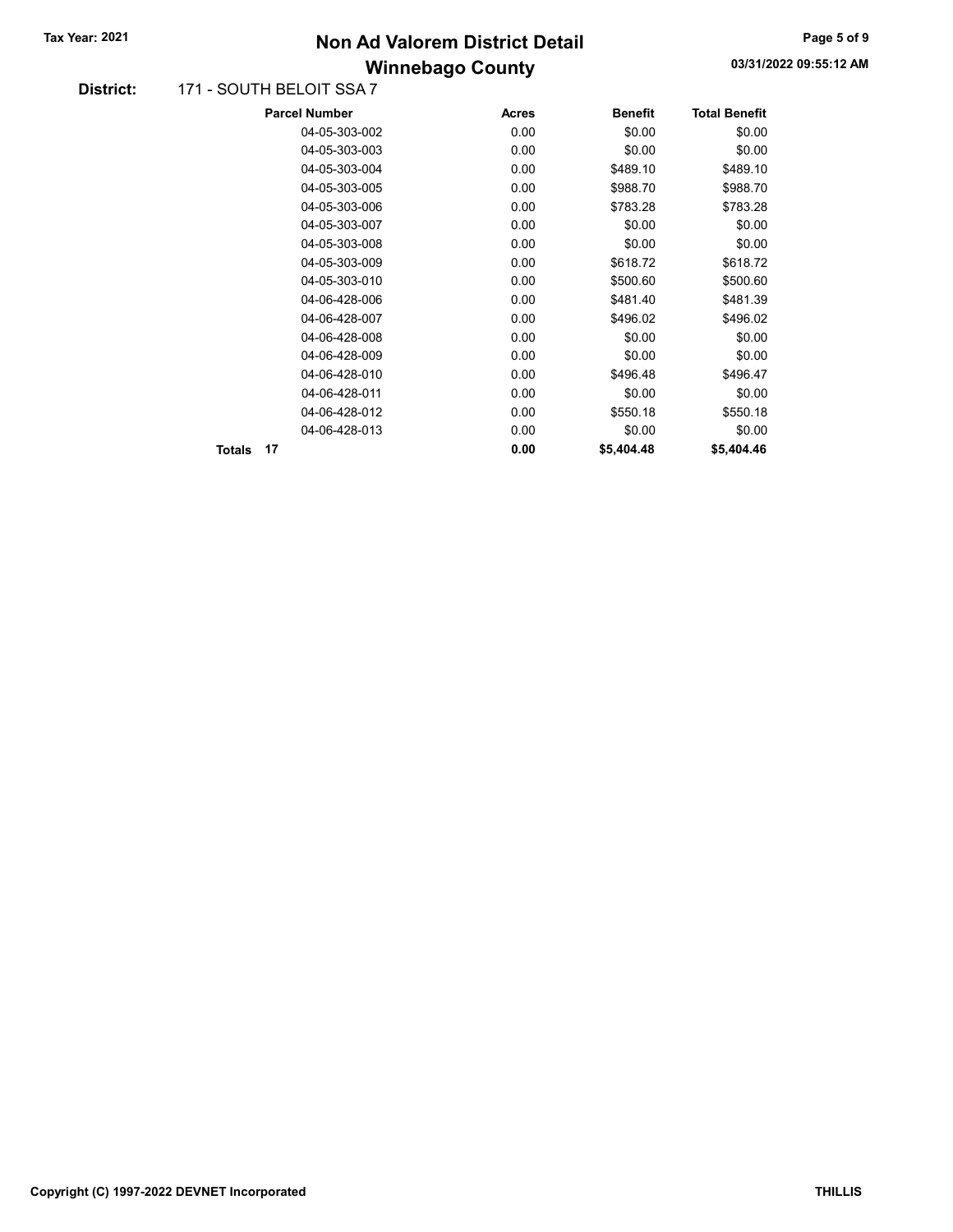## Winnebago County Tax Year: 2021 **Non Ad Valorem District Detail** Tax Year: 2021 **Page 6 of 9** 2021

#### District: 172 - SOUTH BELOIT SSA 8

| Parcel Number                  | Acres        | <b>Benefit</b>     | Total Benefit        |
|--------------------------------|--------------|--------------------|----------------------|
| 04-05-304-003                  | 0.00         | \$628.10           | \$628.10             |
| 04-05-304-004                  | 0.00         | \$608.24           | \$608.24             |
| 04-05-306-002                  | 0.00         | \$1,071.98         | \$1,071.98           |
| 04-05-306-003                  | 0.00         | \$589.78           | \$589.78             |
| 04-05-306-004                  | 0.00         | \$512.70           | \$512.70             |
| 04-05-306-005                  | 0.00         | \$510.10           | \$510.10             |
| 04-05-306-006                  | 0.00         | \$503.58           | \$503.58             |
| 04-05-306-007                  | 0.00         | \$0.00             | \$0.00               |
| 04-05-306-008                  | 0.00         | \$0.00             | \$0.00               |
| 04-05-306-009                  | 0.00         | \$0.00             | \$0.00               |
| 04-05-306-010                  | 0.00         | \$0.00             | \$0.00               |
| 04-05-306-011                  | 0.00         | \$0.00             | \$0.00               |
| 04-05-306-012                  | 0.00         | \$0.00             | \$0.00               |
| 04-05-306-013                  | 0.00         | \$0.00             | \$0.00               |
| 04-05-306-014                  | 0.00         | \$504.90           | \$504.90             |
| 04-05-306-015                  | 0.00         | \$513.60           | \$513.60             |
| 04-05-306-016                  | 0.00         | \$0.00             | \$0.00               |
| 04-05-306-017                  | 0.00         | \$0.00             | \$0.00               |
| 04-05-306-018                  | 0.00         | \$441.98           | \$441.98             |
| 04-05-306-019                  | 0.00         | \$431.72           | \$431.72             |
| 04-05-306-020                  | 0.00         | \$577.16           | \$577.16             |
| 04-05-307-001                  | 0.00         | \$660.80           | \$660.80             |
| 04-05-307-002                  | 0.00         | \$0.00             | \$0.00               |
| 04-05-307-014                  | 0.00         | \$0.00             | \$0.00               |
| 04-05-307-016                  | 0.00         | \$0.00             | \$0.00               |
| 04-05-307-017                  | 0.00         | \$327.52           | \$327.52             |
| 04-05-351-001                  | 0.00         | \$661.24           | \$661.23             |
| 04-05-351-010                  | 0.00         | \$692.30           | \$692.30             |
| 04-05-351-015                  | 0.00         | \$551.28           | \$551.27             |
| 04-05-351-016                  | 0.00         | \$521.04           | \$521.03             |
| 04-05-351-017                  | 0.00         | \$498.62           | \$498.62             |
| 04-05-351-018                  | 0.00         | \$506.00           | \$506.00             |
| 04-05-351-020                  | 0.00         | \$0.00             | \$0.00               |
| 04-05-351-021                  | 0.00         | \$0.00             | \$0.00               |
| 04-05-351-022                  | 0.00         | \$482.30           | \$482.30             |
| 04-05-351-023                  | 0.00         | \$511.30           | \$511.29             |
| 04-05-351-024                  | 0.00         | \$544.14           | \$544.14             |
| 04-05-352-001                  | 0.00         | \$0.00             | \$0.00               |
| 04-05-352-005                  | 0.00         | \$0.00             | \$0.00               |
| 04-05-352-006                  | 0.00         | \$604.08           | \$604.08             |
| 04-05-352-007                  | 0.00         | \$762.10           | \$762.10             |
| 04-05-352-008                  | 0.00         | \$488.98           | \$488.97             |
| 04-05-352-009                  | 0.00         | \$0.00             | \$0.00               |
| 04-05-352-010                  | 0.00         | \$0.00             | \$0.00               |
| 04-05-352-011                  | 0.00         | \$0.00             |                      |
| 04-05-352-012                  | 0.00         | \$434.00           | \$0.00               |
| 04-05-352-013                  | 0.00         | \$488.16           | \$434.00<br>\$488.15 |
| 04-05-352-014                  | 0.00         | \$510.00           | \$510.00             |
| 04-05-352-015                  | 0.00         | \$446.78           | \$446.78             |
|                                |              |                    |                      |
| 04-05-352-016<br>04-05-352-017 | 0.00<br>0.00 | \$524.22<br>\$0.00 | \$524.22             |
|                                |              |                    | \$0.00               |
| 04-05-353-001                  | 0.00         | \$493.22           | \$493.22             |
| 04-05-353-002                  | 0.00         | \$584.48           | \$584.48             |
| 04-05-353-003                  | 0.00         | \$402.80           | \$402.80             |
| 04-05-353-004                  | 0.00         | \$635.00           | \$635.00             |
| 04-05-353-005                  | 0.00         | \$530.30           | \$530.30             |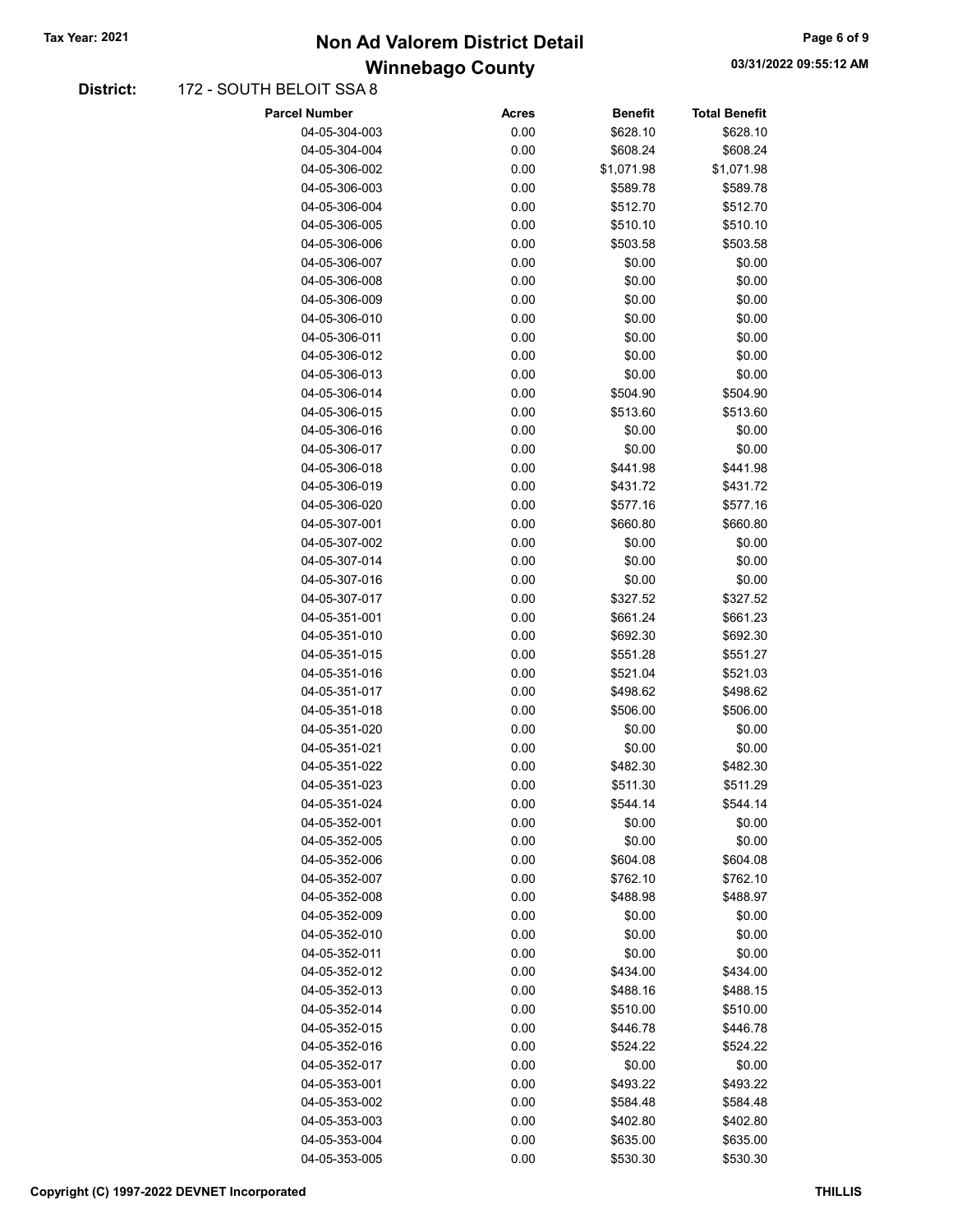## Winnebago County Tax Year: 2021 **Non Ad Valorem District Detail** Tax Year: 2021 **Page 7 of 9** 2021

#### District: 172 - SOUTH BELOIT SSA 8

|        | <b>Parcel Number</b> | <b>Acres</b> | <b>Benefit</b> | <b>Total Benefit</b> |
|--------|----------------------|--------------|----------------|----------------------|
|        | 04-05-353-006        | 0.00         | \$618.26       | \$618.26             |
|        | 04-05-353-007        | 0.00         | \$0.00         | \$0.00               |
|        | 04-05-353-008        | 0.00         | \$0.00         | \$0.00               |
|        | 04-05-353-009        | 0.00         | \$611.46       | \$611.46             |
|        | 04-05-354-001        | 0.00         | \$0.00         | \$0.00               |
|        | 04-05-354-002        | 0.00         | \$513.88       | \$513.88             |
|        | 04-05-354-003        | 0.00         | \$508.26       | \$508.26             |
|        | 04-05-354-004        | 0.00         | \$539.14       | \$539.13             |
|        | 04-05-354-005        | 0.00         | \$528.04       | \$528.04             |
|        | 04-05-354-006        | 0.00         | \$481.10       | \$481.10             |
|        | 04-05-354-007        | 0.00         | \$496.18       | \$496.17             |
|        | 04-05-354-008        | 0.00         | \$0.00         | \$0.00               |
|        | 04-05-354-009        | 0.00         | \$502.38       | \$502.37             |
|        | 04-05-354-010        | 0.00         | \$604.70       | \$604.70             |
|        | 04-05-354-011        | 0.00         | \$0.00         | \$0.00               |
|        | 04-05-354-012        | 0.00         | \$402.60       | \$402.60             |
|        | 04-05-354-013        | 0.00         | \$508.88       | \$508.88             |
|        | 04-05-354-014        | 0.00         | \$426.50       | \$426.50             |
|        | 04-05-354-015        | 0.00         | \$466.38       | \$466.38             |
|        | 04-05-355-002        | 0.00         | \$572.42       | \$572.41             |
|        | 04-05-355-003        | 0.00         | \$0.00         | \$0.00               |
|        | 04-05-355-004        | 0.00         | \$523.78       | \$523.78             |
|        | 04-05-357-001        | 0.00         | \$447.50       | \$447.50             |
|        | 04-05-357-002        | 0.00         | \$687.10       | \$687.09             |
|        | 04-05-357-003        | 0.00         | \$0.00         | \$0.00               |
|        | 04-05-357-006        | 0.00         | \$0.00         | \$0.00               |
|        | 04-05-357-007        | 0.00         | \$0.00         | \$0.00               |
|        | 04-05-357-014        | 0.00         | \$0.00         | \$0.00               |
| Totals | 84                   | 0.00         | \$29,193.06    | \$29,192.95          |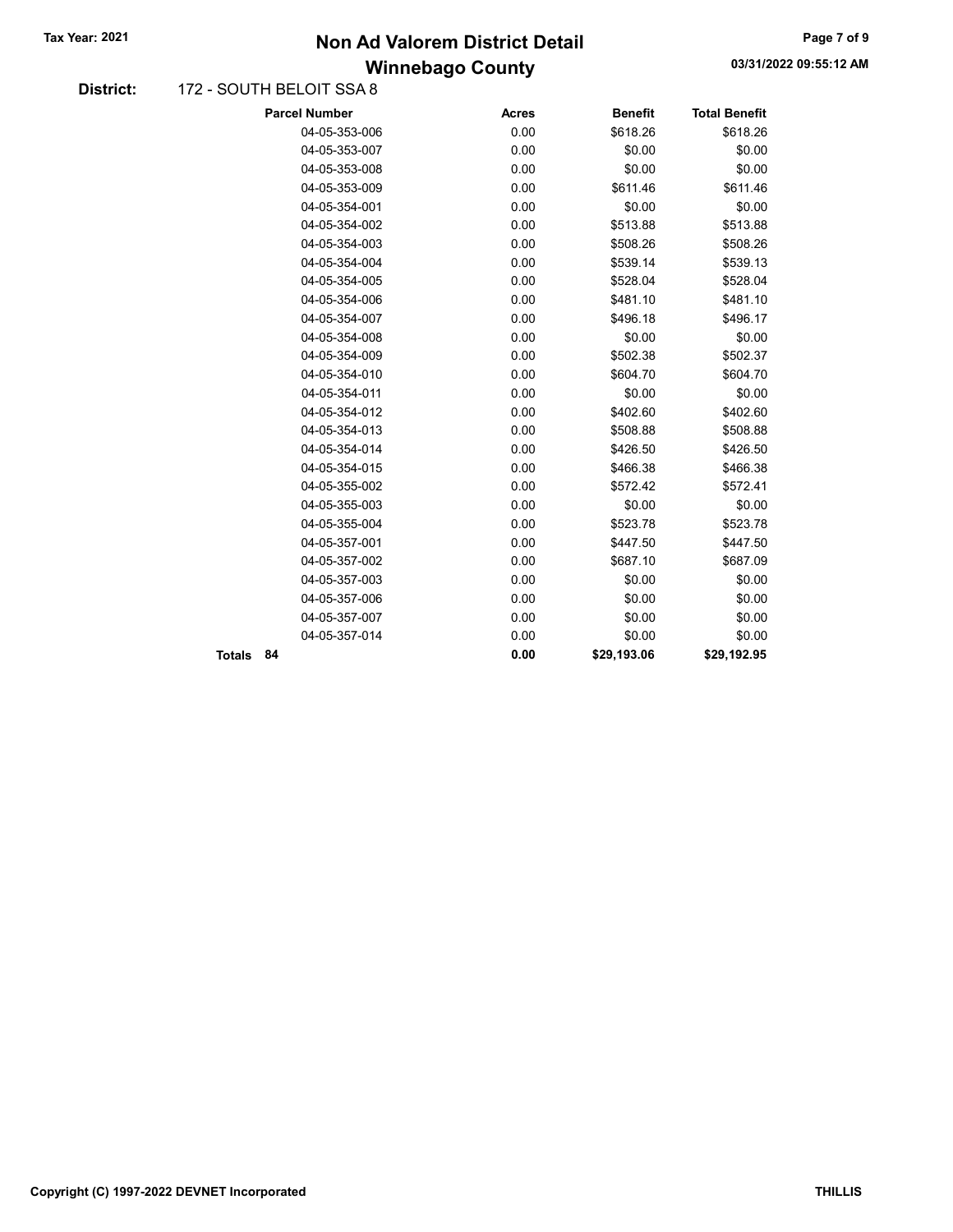# Winnebago County Tax Year: 2021 **Non Ad Valorem District Detail** Tax Year: 2021 **Page 8 of 9** 2021

#### District: 173 - SOUTH BELOIT SSA 9

|              | <b>Parcel Number</b> | Acres | <b>Benefit</b> | <b>Total Benefit</b> |
|--------------|----------------------|-------|----------------|----------------------|
|              | 04-05-329-020        | 0.00  | \$542.90       | \$542.89             |
|              | 04-05-329-021        | 0.00  | \$513.66       | \$513.65             |
|              | 04-05-329-022        | 0.00  | \$452.40       | \$452.39             |
|              | 04-05-329-023        | 0.00  | \$489.94       | \$489.93             |
|              | 04-05-329-024        | 0.00  | \$0.00         | \$0.00               |
|              | 04-05-329-025        | 0.00  | \$0.00         | \$0.00               |
|              | 04-05-332-006        | 0.00  | \$0.00         | \$0.00               |
|              | 04-05-332-007        | 0.00  | \$594.28       | \$594.28             |
|              | 04-05-333-001        | 0.00  | \$0.00         | \$0.00               |
|              | 04-05-376-007        | 0.00  | \$0.00         | \$0.00               |
|              | 04-05-376-010        | 0.00  | \$0.00         | \$0.00               |
|              | 04-05-376-011        | 0.00  | \$0.00         | \$0.00               |
|              | 04-05-376-031        | 0.00  | \$104.44       | \$104.43             |
| 13<br>Totals |                      | 0.00  | \$2,697.62     | \$2,697.57           |